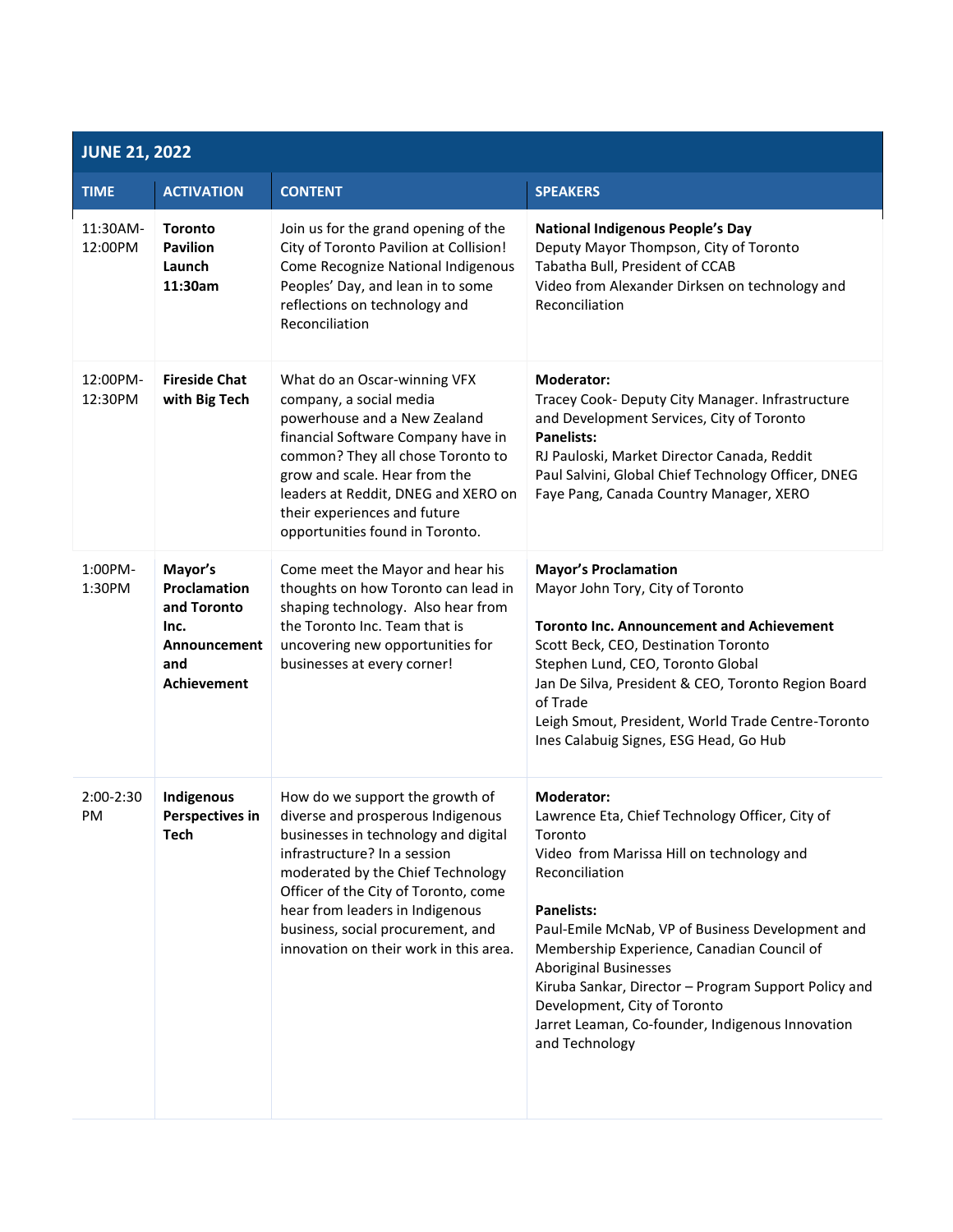| <b>JUNE 22, 2022</b>       |                                                                                                                                                                                                    |                                                                                                                                                                                                                                                                                                                                                                                 |                                                                                                                                                                                                                                                                                                                                                                                                                                                                                                                                                                                               |  |  |  |
|----------------------------|----------------------------------------------------------------------------------------------------------------------------------------------------------------------------------------------------|---------------------------------------------------------------------------------------------------------------------------------------------------------------------------------------------------------------------------------------------------------------------------------------------------------------------------------------------------------------------------------|-----------------------------------------------------------------------------------------------------------------------------------------------------------------------------------------------------------------------------------------------------------------------------------------------------------------------------------------------------------------------------------------------------------------------------------------------------------------------------------------------------------------------------------------------------------------------------------------------|--|--|--|
| 10:00 AM<br>$-10:30$<br>AM | Grow Here-<br>Toronto's<br><b>Innovation</b><br>Ecosystem                                                                                                                                          | From startups to scale-ups to<br>technology darlings; listen to the key<br>ecosystem builders that help support<br>Toronto's innovation ecosystem.<br>Learn more about the connective<br>tissue behind many of the hottest<br>companies and how they can help<br>and support you.                                                                                               | <b>Moderator:</b><br>Stephen Lund, CEO of Toronto Global<br><b>Panelists:</b><br>Krista Jones, SVP Venture Services, MaRS Discovery<br><b>District</b><br>Derek Newton, AVP Innovations & Partnerships<br>Office, University of Toronto<br>Matthew Lombardi, Managing Director, OneEleven                                                                                                                                                                                                                                                                                                     |  |  |  |
| 11:00<br>AM-11:30<br>AM    | <b>Technology is</b><br><b>Limitless</b>                                                                                                                                                           | Listen to industry veterans on how<br>technology is revolutionizing the<br>film/tv and interactive digital media<br>space and what excites them for the<br>future.                                                                                                                                                                                                              | <b>Moderator:</b><br>Deputy Mayor Michael Thompson<br><b>Panelists:</b><br>Neishaw Ali, President and Executive Producer, SPIN<br>VFX,<br>Dr. Kristopher Alexander, Professor of Video Game<br>Design, Virtual Production & Esports Broadcasting,<br>Toronto Metropolitan University                                                                                                                                                                                                                                                                                                          |  |  |  |
| 1:00 PM-<br>3:00 PM        | Canada as a<br>Launchpad to<br><b>North America</b><br>Location:<br><b>Beanfield</b><br><b>Centre</b><br><b>Room 200C</b><br>NOTE: You will<br>also need your<br>Collision 2022<br>pass to attend. | The City of Toronto hosts a panel<br>discussion in collaboration with<br>Global Affairs Canada and Kanata<br>Ventures. Join industry experts who<br>will share insight on how foreign<br>startups attending Collision 2022 can<br>expand into the North American<br>market and why Canada is an ideal<br>launchpad. The panel will focus on<br>the Canadian and U.S. VC market. | <b>Moderator:</b><br>Douglas Soltys, Founder, Betakit<br><b>Panellists:</b><br>Yuri Navarro, Managing Partner at Kanata Ventures<br>Kate Grant, Business Advisor at Fasken<br>Anthony Mouchantaf, Director, Venture Capital RBCx<br>Paul Walker, Partner, Tax at BDO Canada GTA Tax<br>Leader - Technology & Life Sciences<br>Free registration.<br>LINK: https://www.eventbrite.ca/e/panel-discussion-<br>canada-as-a-launchpad-to-north-america-tickets-<br>354712252897?aff=escb&utm-source=cp&utm-<br>term=listing&utm-campaign=social&utm-<br>medium=discovery&utm-content=attendeeshare |  |  |  |